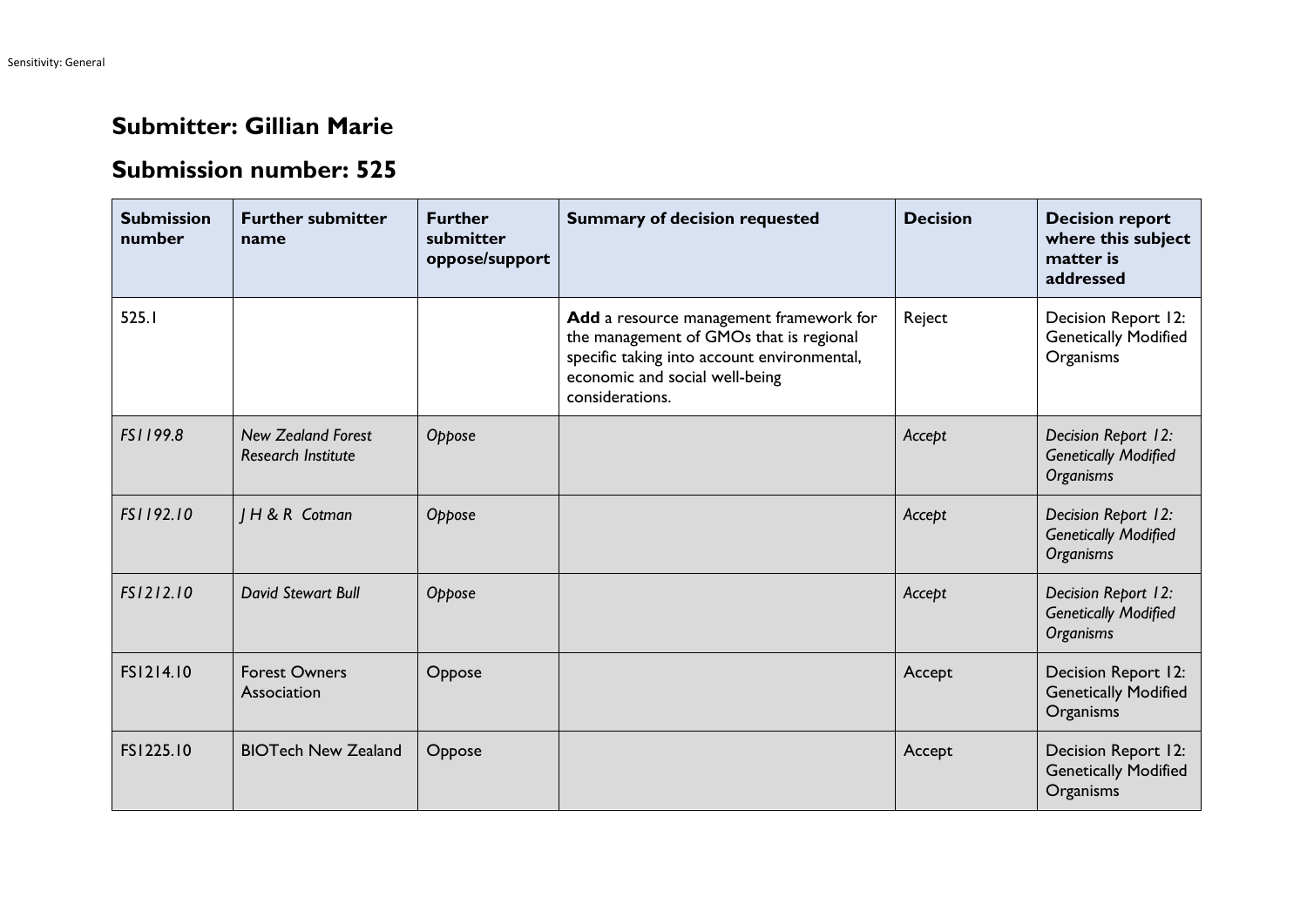| <b>Submission</b><br>number | <b>Further submitter</b><br>name                       | <b>Further</b><br>submitter<br>oppose/support | <b>Summary of decision requested</b>                                                                                                                                                                                                                                   | <b>Decision</b> | <b>Decision report</b><br>where this subject<br>matter is<br>addressed |
|-----------------------------|--------------------------------------------------------|-----------------------------------------------|------------------------------------------------------------------------------------------------------------------------------------------------------------------------------------------------------------------------------------------------------------------------|-----------------|------------------------------------------------------------------------|
| FS1295.10                   | Life Sciences Network<br>Incorporated                  | Oppose                                        |                                                                                                                                                                                                                                                                        | Accept          | Decision Report 12:<br><b>Genetically Modified</b><br><b>Organisms</b> |
| FS1320.10                   | Livestock Improvement<br>Corporation                   | Oppose                                        |                                                                                                                                                                                                                                                                        | Accept          | Decision Report 12:<br><b>Genetically Modified</b><br><b>Organisms</b> |
| FS1343.12                   | <b>Bruce Cameron</b>                                   | Oppose                                        |                                                                                                                                                                                                                                                                        | Accept          | Decision Report 12:<br><b>Genetically Modified</b><br>Organisms        |
| FS1342.268                  | <b>Federated Farmers</b>                               | Oppose                                        |                                                                                                                                                                                                                                                                        | Accept          | Decision Report 12:<br><b>Genetically Modified</b><br><b>Organisms</b> |
| 525.2                       |                                                        |                                               | Add strong precautionary and prohibitive<br>policies and rules relating to the management<br>of genetically modified organisms that are the<br>same (or similar) as those in the Far North<br>District Plan, Whangarei District Plan and the<br>Auckland Unitary Plan. | Reject          | Decision Report 12:<br><b>Genetically Modified</b><br>Organisms        |
| FS1199.9                    | <b>New Zealand Forest</b><br><b>Research Institute</b> | Oppose                                        |                                                                                                                                                                                                                                                                        | Accept          | Decision Report 12:<br><b>Genetically Modified</b><br>Organisms        |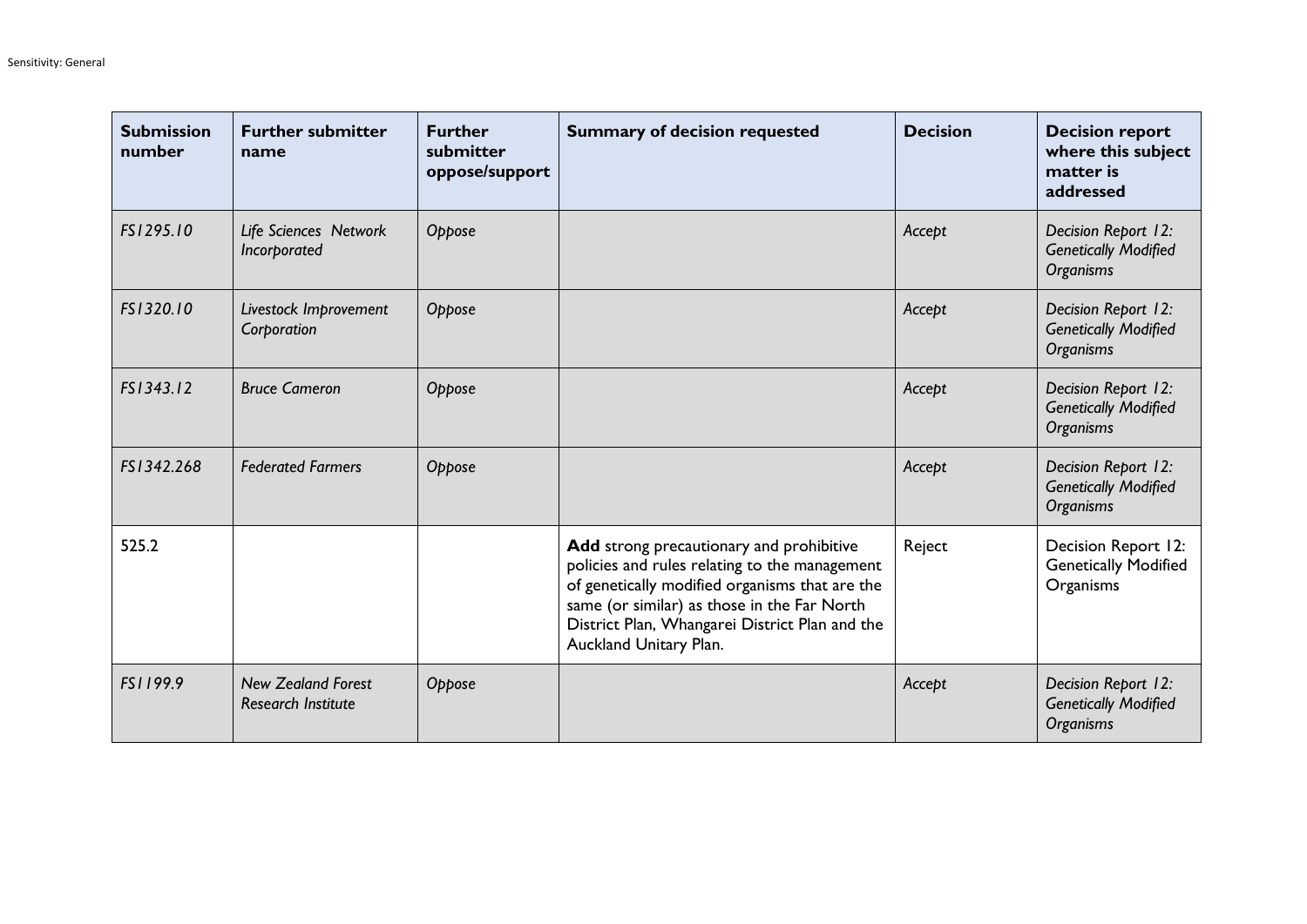| <b>Submission</b><br>number | <b>Further submitter</b><br>name                           | <b>Further</b><br>submitter<br>oppose/support | <b>Summary of decision requested</b> | <b>Decision</b> | <b>Decision report</b><br>where this subject<br>matter is<br>addressed |
|-----------------------------|------------------------------------------------------------|-----------------------------------------------|--------------------------------------|-----------------|------------------------------------------------------------------------|
| FS1192.11                   | <b>IH&amp;R</b> Cotman                                     | Oppose                                        |                                      | Accept          | Decision Report 12:<br><b>Genetically Modified</b><br><b>Organisms</b> |
| FS1212.11                   | David Stewart Bull                                         | Oppose                                        |                                      | Accept          | Decision Report 12:<br><b>Genetically Modified</b><br><b>Organisms</b> |
| FS1214.11                   | <b>Forest Owners Association</b>                           | Oppose                                        |                                      | Accept          | Decision Report 12:<br><b>Genetically Modified</b><br>Organisms        |
| FS1225.11                   | <b>BIOTech New Zealand</b>                                 | Oppose                                        |                                      | Accept          | Decision Report 12:<br><b>Genetically Modified</b><br>Organisms        |
| FS1276.83                   | Whaingaroa<br><b>Environmental Defence</b><br>Inc. Society | Support                                       |                                      | Reject          | Decision Report 12:<br><b>Genetically Modified</b><br>Organisms        |
| FS1295.11                   | Life Sciences Network<br>Incorporated                      | Oppose                                        |                                      | Accept          | Decision Report 12:<br><b>Genetically Modified</b><br>Organisms        |
| FS1320.11                   | Livestock Improvement<br>Corporation                       | Oppose                                        |                                      | Accept          | Decision Report 12:<br><b>Genetically Modified</b><br>Organisms        |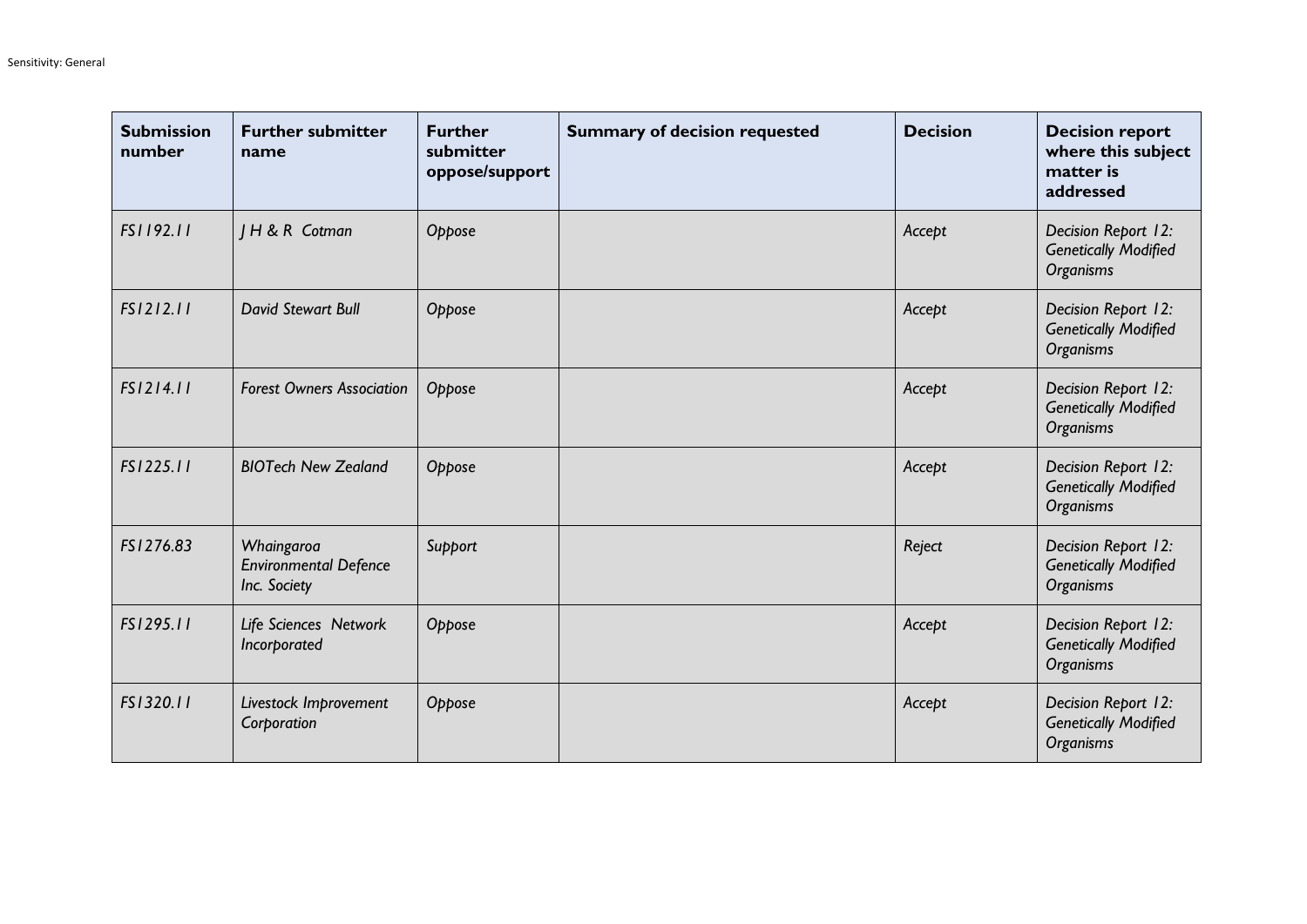| <b>Submission</b><br>number | <b>Further submitter</b><br>name                       | <b>Further</b><br>submitter<br>oppose/support | <b>Summary of decision requested</b>                                                                                                                                                                               | <b>Decision</b> | <b>Decision report</b><br>where this subject<br>matter is<br>addressed |
|-----------------------------|--------------------------------------------------------|-----------------------------------------------|--------------------------------------------------------------------------------------------------------------------------------------------------------------------------------------------------------------------|-----------------|------------------------------------------------------------------------|
| FS1343.13                   | <b>Bruce Cameron</b>                                   | Oppose                                        | Disallow this whole submission point.                                                                                                                                                                              | Accept          | Decision Report 12:<br><b>Genetically Modified</b><br><b>Organisms</b> |
| FS1342.269                  | <b>Federated Farmers</b>                               | Oppose                                        | Disallow this whole submission point.                                                                                                                                                                              | Accept          | Decision Report 12:<br><b>Genetically Modified</b><br>Organisms        |
| 525.3                       |                                                        |                                               | Amend the Proposed District Plan to<br>required all consent applications to be<br>automatically publicly notified, regardless of<br>whether the application is regarding<br>genetically modified organisms or not. | Reject          | Decision Report 12:<br><b>Genetically Modified</b><br>Organisms        |
| FS1192.12                   | <b>IH&amp;R</b> Cotman                                 | Oppose                                        |                                                                                                                                                                                                                    | Accept          | Decision Report 12:<br><b>Genetically Modified</b><br>Organisms        |
| FS1199.10                   | <b>New Zealand Forest</b><br><b>Research Institute</b> | Oppose                                        |                                                                                                                                                                                                                    | Accept          | Decision Report 12:<br><b>Genetically Modified</b><br>Organisms        |
| FS1212.12                   | <b>David Stewart Bull</b>                              | Oppose                                        |                                                                                                                                                                                                                    | Accept          | Decision Report 12:<br><b>Genetically Modified</b><br>Organisms        |
| FS1214.12                   | <b>Forest Owners Association</b>                       | Oppose                                        |                                                                                                                                                                                                                    | Accept          | Decision Report 12:<br><b>Genetically Modified</b><br>Organisms        |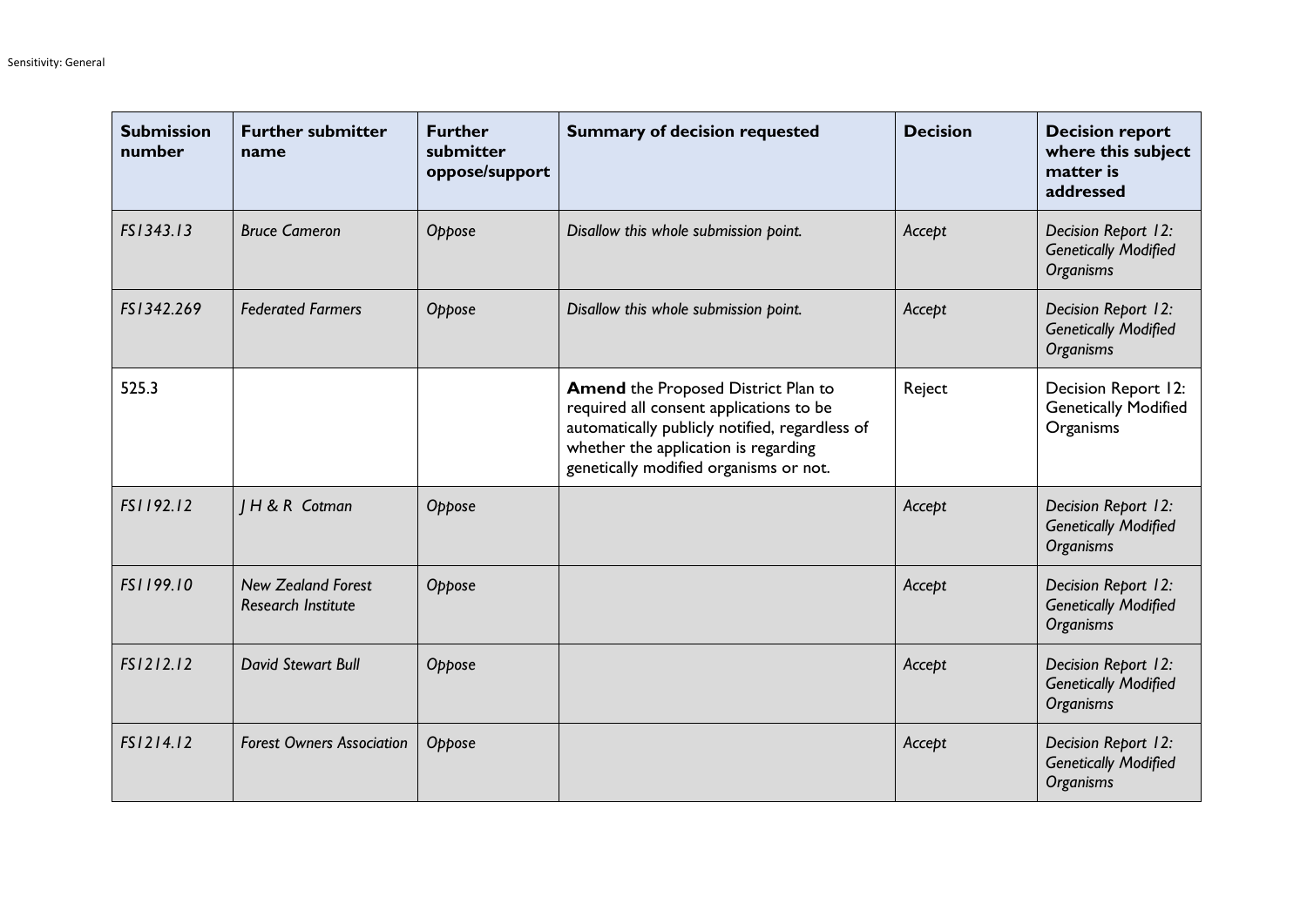| <b>Submission</b><br>number | <b>Further submitter</b><br>name      | <b>Further</b><br>submitter<br>oppose/support | <b>Summary of decision requested</b>                                                                                                                                                                       | <b>Decision</b> | <b>Decision report</b><br>where this subject<br>matter is<br>addressed |
|-----------------------------|---------------------------------------|-----------------------------------------------|------------------------------------------------------------------------------------------------------------------------------------------------------------------------------------------------------------|-----------------|------------------------------------------------------------------------|
| FS1225.12                   | <b>BIOTech New Zealand</b>            | Oppose                                        |                                                                                                                                                                                                            | Accept          | Decision Report 12:<br><b>Genetically Modified</b><br><b>Organisms</b> |
| FS1295.12                   | Life Sciences Network<br>Incorporated | Oppose                                        |                                                                                                                                                                                                            | Accept          | Decision Report 12:<br><b>Genetically Modified</b><br>Organisms        |
| FS1320.12                   | Livestock Improvement<br>Corporation  | Oppose                                        |                                                                                                                                                                                                            | Accept          | Decision Report 12:<br><b>Genetically Modified</b><br><b>Organisms</b> |
| FS1343.14                   | <b>Bruce Cameron</b>                  | Oppose                                        |                                                                                                                                                                                                            | Accept          | Decision Report 12:<br><b>Genetically Modified</b><br><b>Organisms</b> |
| FS1342.270                  | <b>Federated Farmers</b>              | Oppose                                        |                                                                                                                                                                                                            | Accept          | Decision Report 12:<br><b>Genetically Modified</b><br>Organisms        |
| 525.4                       |                                       |                                               | Cease using toxic sprays for weed control<br>and stop the requirement to opt out of<br>having their berm sprayed; and replace with a<br>system where people to pay for this service<br>and have to opt in. | Reject          | Decision Report 32:<br>Miscellaneous<br><b>Matters</b>                 |
| 525.5                       |                                       |                                               | WDC to monitor water quality more closely<br>and look at innovative ways of dealing with                                                                                                                   | Reject          | Decision Report 32:<br>Miscellaneous<br><b>Matters</b>                 |